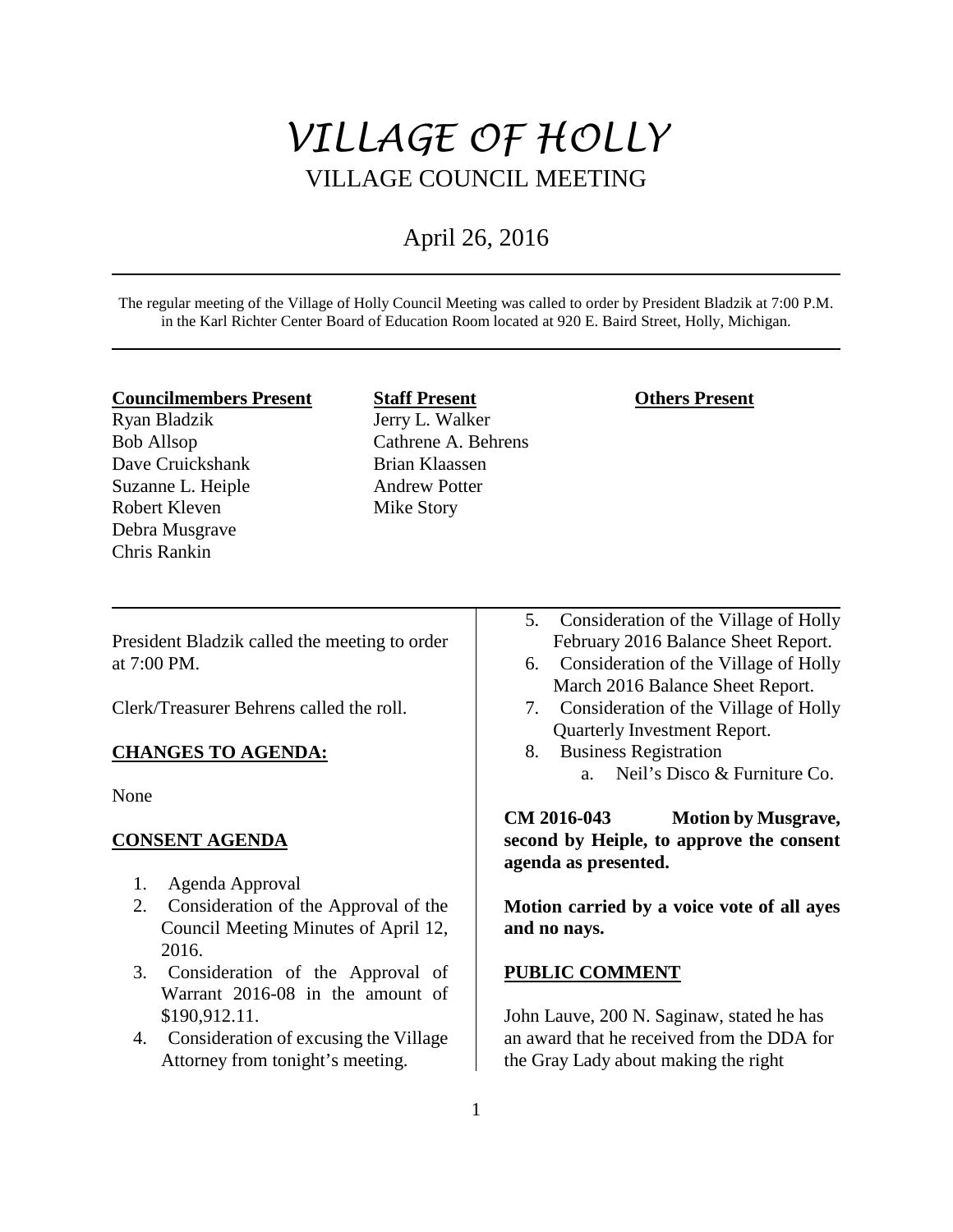decision and he thinks this is the wrong decision. The community input results are concerned mostly with vacant buildings and blight; it needed beautification. Most were in favor of the road diet but were mainly concerned with ensuring traffic congestion would not increase. 11% of the people wanted two lane traffic on Saginaw Street. They were asked if they wanted sharrows and only 11% thought that was a good idea, 90% said forget it. 44% of the people said dedicated bike lanes and the program that is proposed are opposed by 90% of the people. He talked to his neighbor, who bought his house in 1966 on Saginaw Street, Mr. Rogers. They cut all the trees down and made it four lanes and prior to that traffic used to back up past his house and he couldn't even get out of his driveway. He doesn't want to go back to the way it was, he wants it to stay the way it is

Ed Krupa, 806 N. Saginaw Street, Northern Oak Brewery Co-Owner stated that as a business owner on this stretch of road they are in favor of the road diet, they think this change will encourage healthy lifestyles in the community and encourage a healthy vibrant community with participation. As far as the blight goes, when investment comes into town they also want to invest in their property and have a design from Oakland County Main Street for a proposed outdoor patio. This would not only help their business prosper but it will also allow others to see we invest in our community and have pride in Holly and ultimately draw other investors to the Village.

Richard Putz, 1214 Bay Court, stated he is against the bike lane project, if you cut it down to one lane it is the main artery from the fire department, ambulance, state police, the sheriff's department and all of the buses come down there. If we have an emergency for anything we will have all of this traffic backed up. Where are people going to go to get out of the way of the police department? This could become a life and death issue and when the school buses go through there it is going to create a tremendous backup and that is why he is against it.

Jim Fortin, 806 N. Saginaw, Co-Owner of Northern Oak Brewery stated he is in favor of the plan. He asked what we really cared if people are simply cutting through Holly to get through to somewhere else? If they are inconvenienced by traffic then they are going to find another route to get around. We need to create a nice vibrant downtown and turn it into a destination downtown and not a thoroughfare that people drive through.

George Kullis, 601 E. Maple stated that he sat on the council two years ago and while on the Council there was a gentlemen from the state of came in and one of the things he told us was statewide and nationwide what the trends were. He spoke about what has created communities that are vibrant and moving forward. He understands that no one likes change but if you are not willing to change and move forward that is a problem. Property values are lower in Holly than anywhere else. In this particular plan if they were going to go and dig up the road tomorrow he would be concerned but it is just to paint some lines. If this is an opportunity to improve our community and bring other people in he thinks it is wrong not to take a chance.

Patrick Feeney, 210 Franklin, stated he keeps hears that we are afraid of change but he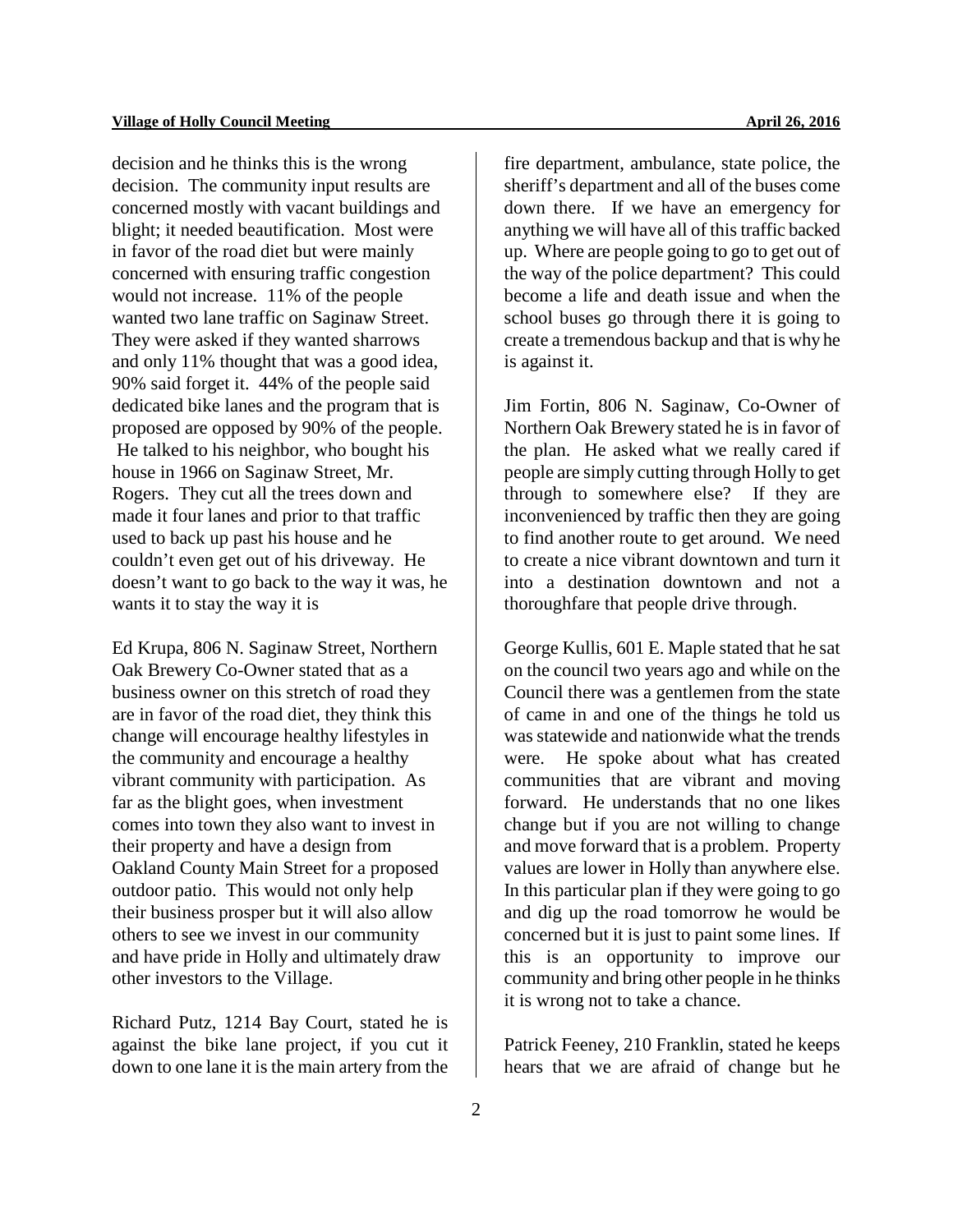hasn't heard any different thoughts about the bike lanes or any different ideas for the bike lanes. Something to think about and something to talk about. They haven't heard from the public about different thoughts on what the bike lane would look like. Are we all against the bike lanes in town? He doubts it. If you were in the private sector and you went to your boss and showed him a plan that everyone was against and told your boss you were going to do it your boss would tell you no. They are not afraid of the plan, they are afraid of bad decisions, decisions going against what people want. He was told to look at the master plan and he looked at it. Northern Oak Brewery sits right next to the building that is part of the master plan. To be told that we are scared of change, that is ridiculous. How can you vote for something when you made a statement at the first meeting he came into and he brought up the issue of putting a no turn on right on Saginaw at Maple and he was told that drivers are going to do whatever they want. Why would you be in support of a bike lane to put people out on the street? Ladies and gentlemen this has already been decided, you are only here to express your opinion. We have nothing against bringing new businesses in here. He likes to see business proper, he would like to see the building next door to Northern Oak Brewery be gone. They are going to put a patio outside and they are going to be looking at a blighted building. He is glad to see that the President came because he didn't see him at the budget meeting.

President Bladzik stated he was ill.

Mr. Feeney stated he was sorry for his illness. He then stated no one is afraid of change, they want the proper change.

Galon Christian, 140 Bevins would like to echo that sentiment and was sort of told by Mr. Potter that he was standing in the way of progress and he certainly doesn't want to do that or be that. He is not afraid of change or progress, he would love to see blight cleaned up in the community but he doesn't see how re-painting the lanes is going to get us to that place. He fears this is being pushed through; the two biggest proponents of this are the Village Council and Northern Oak Brewery. He has absolutely nothing against Northern Oaks and is glad to see them in the community but their business model should not delegate what everyone in the community has to deal with. As far as the traffic backup being the weakest argument, how many people are just passing through? His concern is they may begin to avoid the thoroughfare where he is located and stop into AutoZone or O'Reilly's because it is easier to get in and out of.

Shawna Campbell, Hawaiian Gardens, about two years ago her kids and husband used to ride their bikes constantly riding down the sidewalks she injured herself because the sidewalks are very uneven. The bike lanes would give her the option of a different mode of transportation. She thinks the change is good and there will still be some iffy spots but change is good and that is her vote.

Robert Clarkston, 208 Franklin asked if anyone had ever thought of extending the sidewalks to the high school; his wife drives through there every day. There are a lot more improvements that need to be done before adjusting everything.

Chris Wilkinson, 4040 Lahring, Holly, stated his personal opinion is it is an accident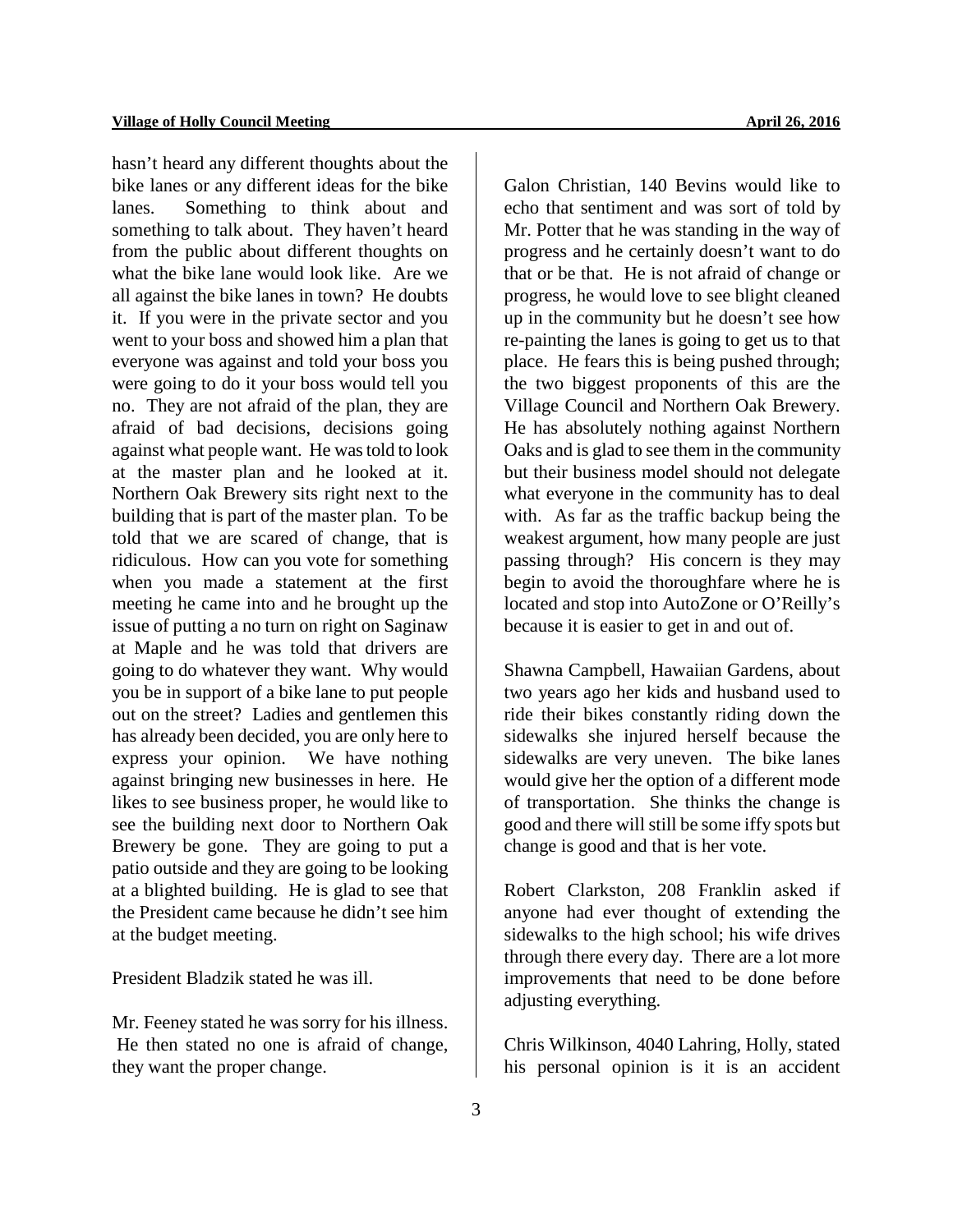waiting to happen. You are going to have cars turning right and bicycles in that lane and he thinks it is going to cause accidents. His other concern is with the emergency vehicles and the traffic; he thinks it is going to cause problems. It is going to cost money if you are going to have to undo it and seeing what he sees right now, he doesn't think it is a good idea.

Galon Christian, 140 Bevins stated at the last meeting he attended there was a lot of talk that it was a trial and he can follow that logic but his question was is there any kind of quantifiable way to determine whether or not it works or doesn't work.

President Bladzik stated that it would be difficult to have a quantitative measurement because your business could have changes for any number of factors. It would be more of a qualitative type of evaluation and he would assume that it would come up next year and whoever is on the council next year, since we have an election in November, they are going to be getting a report on items such as accidents and other issues relating to this issue would be reported and it would be very much like this. We are getting a lot of qualitative input right now as well. He would hope that the council next year would take the same approach.

## **OLD BUSINESS**

None

## **NEW BUSINESS**

**#1. Consideration of the Implementation of the Oakland County** 

## **Midtown Imagine Charrette Report Road Diet.**

Council Member Cruickshank stated initially talking about the survey he didn't put a sharrow and didn't put a bike lane and thought it was one of the dumbest ideas he had ever heard. He immersed himself in discussion with those that are around, he would not make a hasty decision, and he is a very logical thinker. Studies have shown that Ferndale makes this happen and other communities make this happen and it does well. Out of the whole Midtown Charrette the only thing up for discussion is the road diet. The Village is not investing a ton of money in this, the trees and the boardwalk are all items open for discussion later but this is not something that is an additional budget expense.

Council Member Heiple asked for a show of hands of who is for the road diet and who is against the road diet.

Council Member Musgrave stated she has seen so much on Facebook and so many negative things and various other items on the agenda in the past; people need to realize that we are residents here too. This has not been decided, they accept public comment and listen to everyone's opinion and to say that is very unfair. Her main concern is the safety of people, are people going to go through neighborhoods rather than going straight down but as Mr. Cruickshank suggested, other areas have been doing this for a long time and they make it work. Is it going to work; we don't know until we try it. She likes to think of herself as an open minded person but until something is tried, they will not know.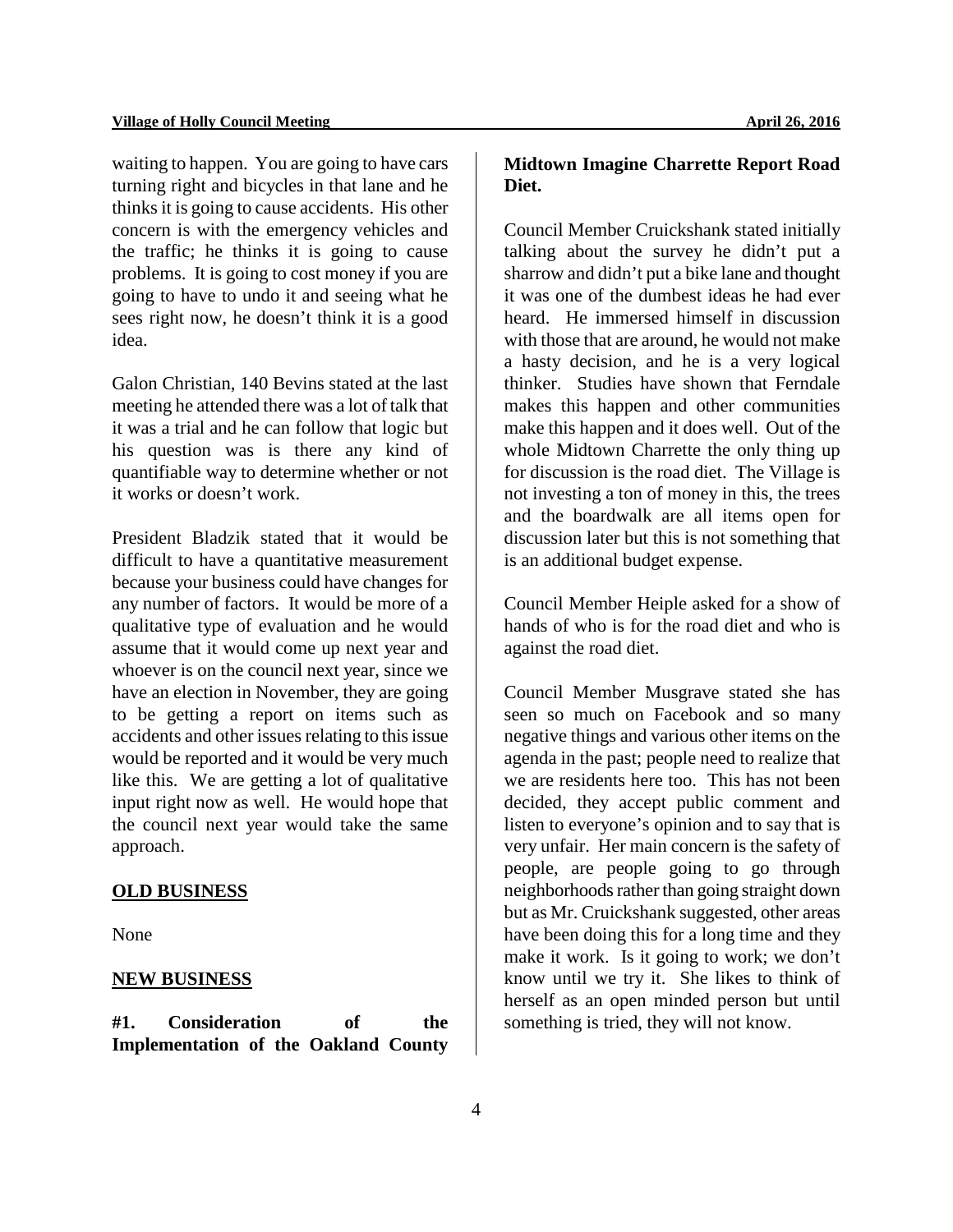Council Member Allsop asked what it is going to cost to strip and unstripe the roads.

Manager Walker stated that it would cost between \$8,000 and \$10,000 which is the normal cost of stripping of the roads.

Council Member Allsop stated that he had talked to the Manager about this and he had told him that we would change it back in a year if it didn't work. He also asked if the Brewery changed the building design whose responsibility it would be to change the building back to its original form.

Manager Walker stated it would be the business owner's responsibility to change the building back to fit the roadway.

Council Member Allsop stated that he wouldn't have a problem voting on this if there was some kind of guarantee that it could be turned back.

Council Member Rankin stated he has heard some negative things about it and heard some negative things on Facebook but the people who he has spoken to in person have been in favor of it. He is kind of an active person and likes to ride his bike down the streets and hasn't had anything thrown at him. From the meetings that we have had it has been a pretty even split. The people who get up and speak is more of a 60/40 split for it. For the hand raising split it looks like there are a few more against than for it. To have the option of not driving from the south end to the north end of town and just riding his bike appeals to him. He doesn't think it's a bad idea.

Council Member Kleven stated there is an election coming up in November, its only 8 months away. Let this be the debate for the election. He says to vote it down tonight and we wait until November and they can decide at that time.

## **PUBLIC COMMENT**

John Lauve, 200 N. Saginaw, held up a skeleton and stated he talked to some people that came in from out of town and pulled their bikes out of their truck and they told him that there is no way they would ride on the roadway, they would not risk their lives riding on the street. So they come to town to ride their bikes and go down all the side streets and enjoy the historic property. That is the kind of thing we should be promoting instead of the main artery. It gives a false sense of security to those people who ride in the bike lane. Who is going to be using this? He lives on the street and he sees a couple of bikes on the weekday and a few on the weekend. We are talking about making a Fenton and they blew up the town in doing this. He owns two properties on the street and it is going to be difficult to get out on the street. There are 70 cuts on the roadway, it's going to be a dangerous deal. The doughnut lady said it is going to affect her business. If people are speeding through town this is not going to slow it down. He has 70 signatures signed up that are against the bike lane. He has worked hard to change this community and he has fixed building here and fight blight and to do this is not going to make a miracle for the beer garden or anyone in this town. We don't even have a sign on the park that says the Shiawassee River and now we'll have bike lanes.

Marlo Davidson, 434 Sherwood Court, stated that she thinks she heard the word unique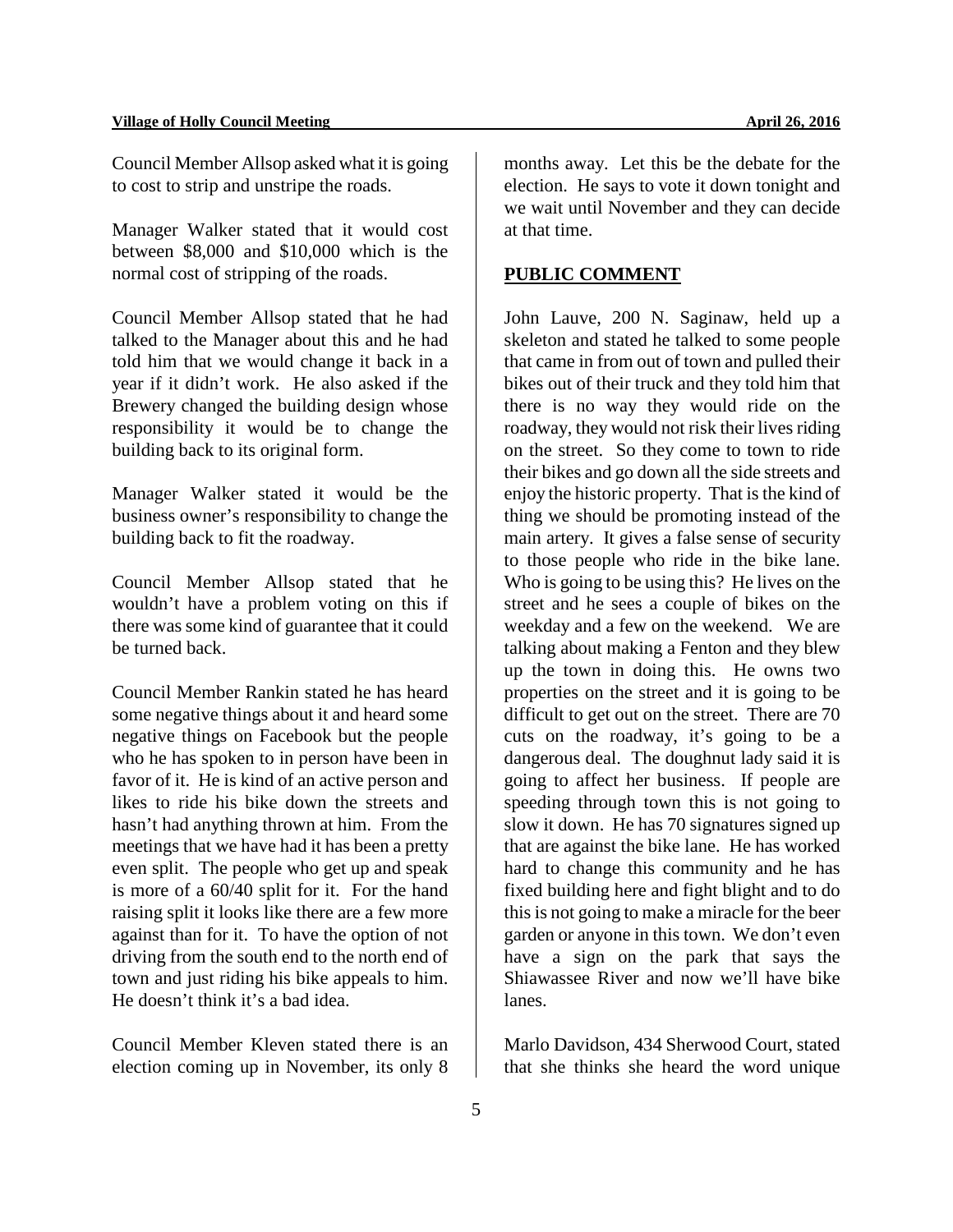#### **Village of Holly Council Meeting**   $\bullet$  2016

somewhere, we are known as a unique community and she also heard that everyone is doing it and if we are doing it we are no longer unique.

Mark McKee, 901 Clough, what costs \$10,000 to put in will cost \$10,000 to take out. As far as safety he has had a nephew in the last ten years get clipped by a mirror on a pickup, a cousin that got hit and took him a month and a half to wake up in Ann Arbor. My daughter-in-law rides her bike all summer and works here in Holly but won't ride her bike in the bike lane because she likes that curb there.

Lisa Clark, 602 S. Broad stated she has been a part of Main Street and on the DDA Board for over ten years now and she thinks they have done a lot of good things in the community. She has heard a lot bad and a lot good about the bike lane but you can't move forward if you just stand there and say not. She thinks it would be a shame to not try it. Holly is growing and prospering and she thinks it might be a good thing and work out really great for us. How in the world can it hurt to try?

Jim Fortin, 806 N. Saginaw, stated he used to live in a different part of Oakland County and about ten years ago when it was first proposed to put in roundabouts, people said that it was insane, people are going to get killed but once you try them out a couple of times you find out they are the best thing for handling traffic.

Diane Jennings, 714 Holly Bush Drive, stated she has been riding her bike for 33 years and she is out every night in good weather and has never had a problem. She would not take her kids or grandkids in a bike lane, people expect

to see walkers and bikers on the sidewalk. She stated even if the bike lane is put in, she will not use it. She asked how many council members of the council ride bikes around town and asked if they would use the bike lanes.

Council Member Cruickshank stated that he would not take his four and seven year old on the bike lanes in the roadway but as a positive to that he now have an additional buffer of five feet between him and the sidewalk from traffic.

Lenore Johnston, 713 Mary Ann stated she rides a three wheeler and has tried the last couple of weeks to go downtown in the street and there is going to have to be some work done on the bike lane because there are spots where it is hard to ride but you can't ride the sidewalks because they are a mess. That is a whole other thing that you have to take into consideration whether you are going down Saginaw or other places. She thinks we should give it a try, she is not sure she would be in agreement that it should be a whole year, if in three months it was determined that it was not working she would hope the council would look at it prior to that year timeline and not wait for a new council and summer to happen. We need to look ahead. They did great things in Auburn Heights and Kalamazoo and some places and if we don't try we are not going to know if it doesn't work.

Galon Christian, 140 Bevins, stated he keeps hearing comparisons with other towns and he doesn't see the same infrastructure here as he sees there. It probably does work in Ann Arbor, Kalamazoo and Royal Oak but as it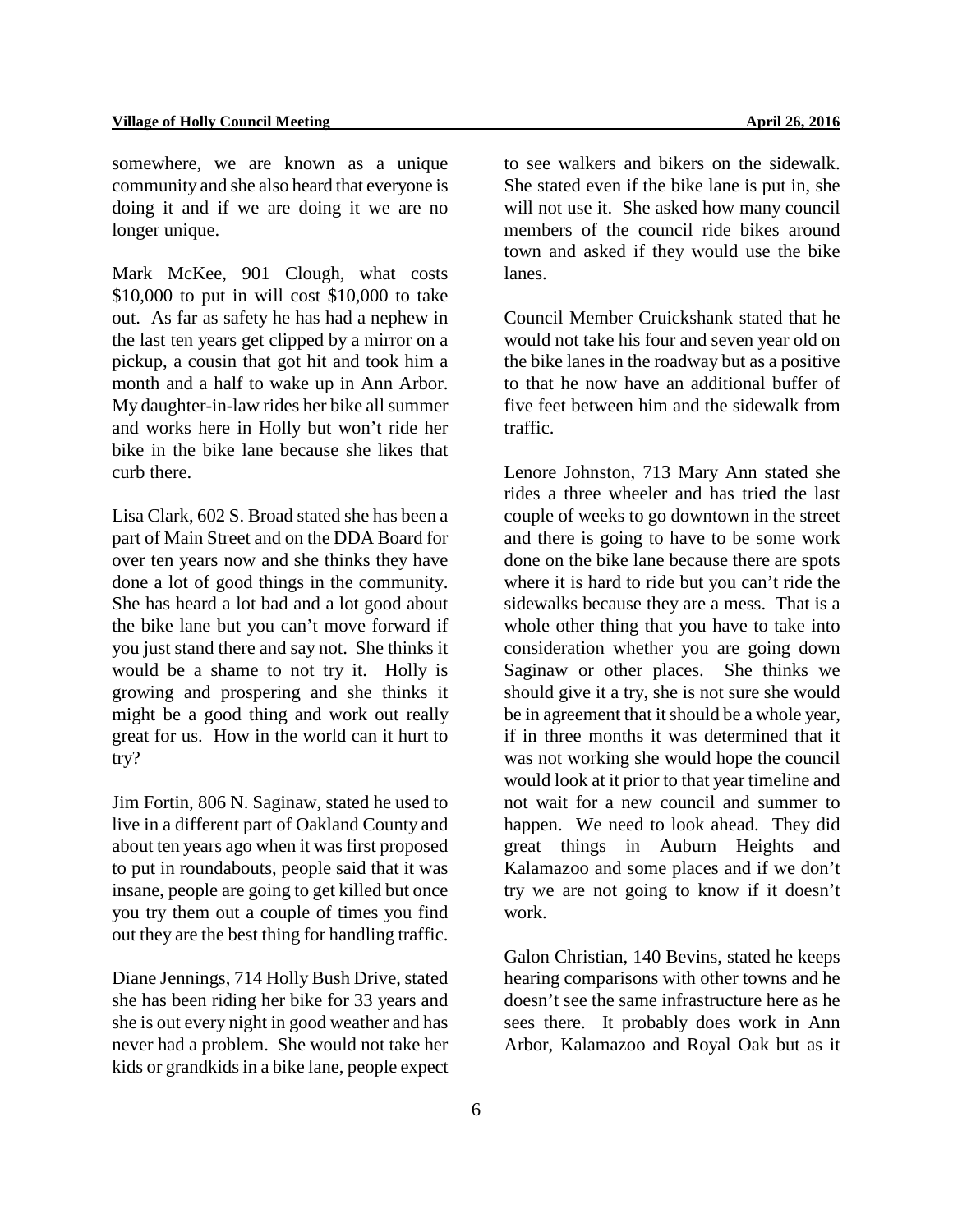exists now, Holly doesn't allow traffic to reroute except through sub divisions.

George Kullis, 601 E. Maple stated he wanted to point out a couple of things that Mr. Allsop made the comment that most of the people he talked to are against it and Mr. Rankin stated that most of the people he has talked to are for it. There is an age difference with an older group and a younger group which is where a lot of the attitude comes from. The gentleman who brought up the roundabouts was a great point because now they are pretty cool once you are used to them. He suggested the Mr. Allsop make it part of his motion to have the ability to reverse it.

Josh McCready, 209 Emily Street, stated he got a job in Holly about twelve years ago. He lived in a few apartments and wasn't sure where he wanted to settle down eventually but eventually he really started to like to area of Holly and the people of Holly but he enjoys the recreational opportunities in this area. We should push for this project, we should be pushing to try to bring in young and active people to this community. The walking trails are an incredible opportunity in this community and will increase the health and the economy and he is in full support of it.

Ray Kerton, 1122 N. Saginaw, stated he has nothing against bikes, he just has congestion problems. Thirty-five years ago he paid a \$10,000 special assessment for a four lane road and that is his good faith money to ensure it is a four lane road.

John Lauve, 200 N. Saginaw stated that because of the magnitude of the change, allow the election to decide.

Sue Julian, 3505 Rattalee Lake Road, Headwaters Trails Group is very much in favor of the idea of increasing recreational activities in the area. She thinks that it is wise of the council to do this as a pilot and look at the opportunities but she would like to point out that the Village already has an active pilot going on Maple Street where you have essentially two bike lanes. She would encourage the council to do this because the Village already has a pilot on Maple with bike lanes on both sides and she encourages the council to not fall behind.

**CM 2016-044 Motion by Allsop to adopt the road diet with a review of the road diet to occur prior to the election.**

**Motion dies due to lack of support.**

**CM 2016-045 Motion by Rankin, second by Cruickshank to adopt the implementation of the road diet with a twelve month review following the implementation.** 

Robert Donohue, Oakland County Main Street stated he has 35 years of road development and this is what he has been doing his entire career. He sees this as a positive leadership issue. He thinks that statistics as they appear in the book can be taken out of context. This community has stepped forward and this document was put forward through a hand delivered invitation to 3,500 residents of the Village. In his 35 years of public involvement and his 17 years with Oakland County he has never seen such a quality attempt to get in touch with the citizens to get them downtown. We also had 3.5 days with an Oakland County Designer to listen to the citizens. The Planning Commission, the ZBA, the Parks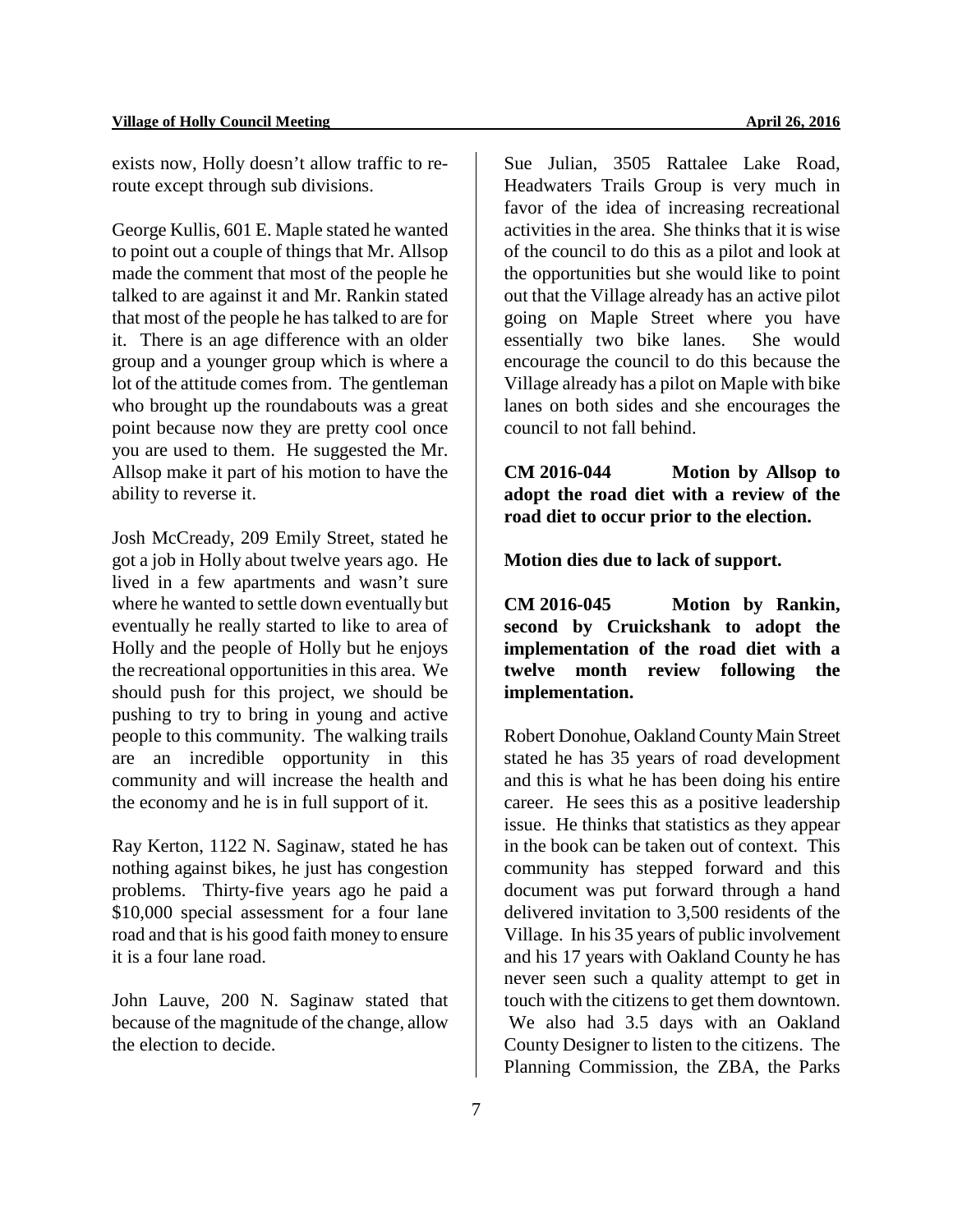Commission, the Historic District Commission, the DDA and Holly Township gave full support of this study. He has yet to see one of these fail. He thinks it is wise to do the trial aspect. He stated he would like to make some key points; he feels there will be improvement of bicycle safety, you will be absolutely limiting vehicle/bicycle conflicts, traffic calming and reduced speeds will result, more traffic can go through an area at reduced speeds than at higher speeds, cars can be closer together at slower speeds, there will be increased visibility for bicycle safety, you will not have any negative impacts on businesses, you will improve property values and put equity into every adjoining property owner. He leaves them with the fact that this is a positive step forward and ever since he came to this community offering Main Street services, this community has made incredible strides forward.

Patrick Cawley, Traffic Improvement Association stated with the amount of traffic out there and with the number of access points on Saginaw, the engineering calls for a center turn lane. He is not an avid bicyclist but when he looks at a project like this he looks at the center turn lane which does improve safety. The center left turn lane has a lot of benefits and safety. If the Council goes ahead and does a trial run on this they can certainly collect data and report back if speeds have changed, what the counts are like. A one year period would be the most helpful way to go because of the safety benefits because you really aren't going to see that unless you have a year.

Victor Lukasavitz, LAFF, advised that MDOT has done all kind of road diets and bike lanes with their funds. The bike lanes are for those who are comfortable with operating within traffic, he is a high end bicyclist and has riden in every state on bike lanes, sidewalks, roadways and sharrows. There is a lot of data to defend what they are going to do. He brought a case study and it talked about the road diet and found that crashes were reduced overall by 50% on the rear ends. Speeds were reduced by 50% and you also have a safer opportunity for people to back out of the driveway. When you contain the traffic in one lane the speed is determined by the slowest moving vehicle. Clio did this on a state highway successfully, been there for years, Grayling did it on Old 27 and it has been very successful, Grand Blanc did it on Grand Blanc Road and it has been successful.

Council Member Allsop asked if in a year from now if this works well are there going to be construction changes.

President Bladzik stated that the plan involves boulevards and stuff like that and he believes that the process will occur similar to this one where we will go out for bids, we'll put the word out, have some public hearings and get people's opinions.

Council Member Allsop asked if the road diet is implemented will the blight get addressed.

President Bladzik stated that we have received a handful of applications for the Blight Committee Task Force and he will accept applications until tomorrow through the end of business and the board members will be appointed. Addressing blight on Saginaw Street is not mutually exclusive, we are trying to do both simultaneously.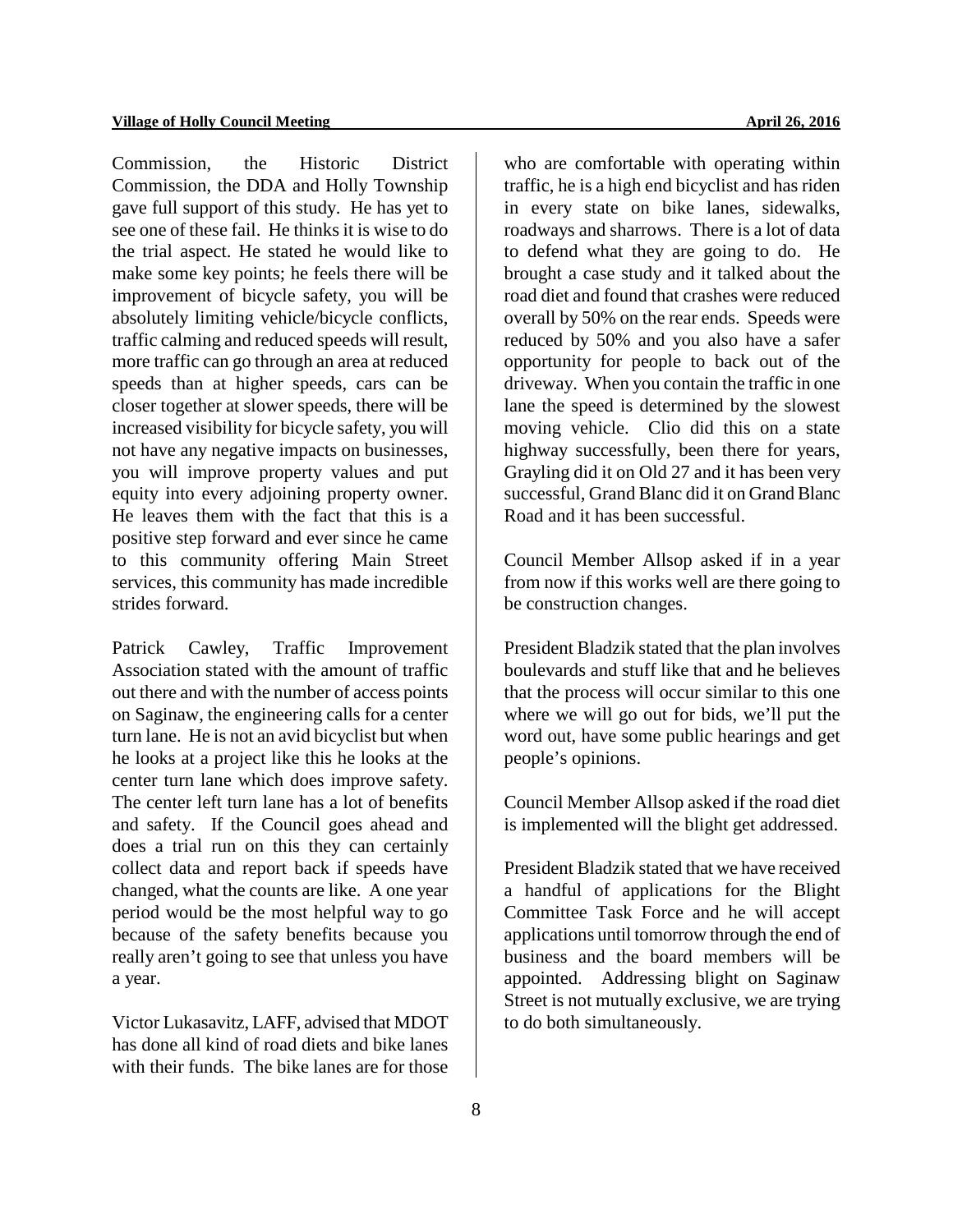Council Member Musgrave stated that she agreed with Mr. McKee's comment about stopping and no turn on red. That has validity in her opinion. If cars are turning and bikes are coming we need to look at that and maybe change the area where the bike path is and create some extra security there.

Manager Walker stated we would definitely look at that issue independently regardless of what happens tonight.

Council Member Kleven stated that he is curious where the bikes are going to go once you get into the downtown. It is a problem when they ride bikes on the sidewalks downtown and has seen kids and elderly ran right off the sidewalks. If we are going to have this bike lane, of course they are going to jump on the sidewalks and we are going to have a lot more bike problems down there. He asked Chief Story more than once to please enforce this ordinance and Chief Story has told him that he doesn't have the manpower and we are not going to cut our police budget this time around. We don't have the manpower to enforce ordinances on the books already and we are going to slash our police budget. What is going to happen to our downtown merchants once these bikes get in there? What is going to happen? Right now we are two full time officers down and there is no plan to replace them. We can't enforce bike problems we have already and we are going to make them worse. These downtown merchants have a vested interest in this community. He feels like getting up off this council and walking out. He is talking to the brain dead.

Council Member Cruickshank stated that he feels like Council Member Kleven's comment needs to be addressed. The comment that we are down two officers is a false statement. The number of hours of coverage is being handled by part-time personnel. He always tried to be a critical thinker, reverse psychological and roundabouts are a great example. The idea of slowing down the traffic all ties together.

Council Member Heiple stated there are places downtown to park their bikes; they can park their bikes downtown and walk around and then go from there.

President Bladzik stated there are numerous bike rakes downtown and has been before the design committee and the DDA. The DDA has limited funds to work with due to their capture but in terms of more bike parking downtown, that will be noted and turned over to the DDA Board for consideration. Issues aren't mutually exclusive, you can look at different things and different projects with the only constraint being funding going into them.

Council Member Musgrave pointed out that the current bike rakes downtown were donated by Oakland County Commissioner Robert Hoffman. No money came out of the DDA budget for the purchase of these.

President Bladzik stated we heard loud and clear at the last public hearing that blight is an issue and it is not just in the downtown but it is in the neighborhoods as well. Ticketing an 80 year old woman who is living on social security is not going to fix that blight. Mr. Christian brought up what do you have when you have a room where 50% are for it and 50% are opposed to it. He has seen a lot of comment on social media but we also have 5,000 we haven't heard from. He talked to a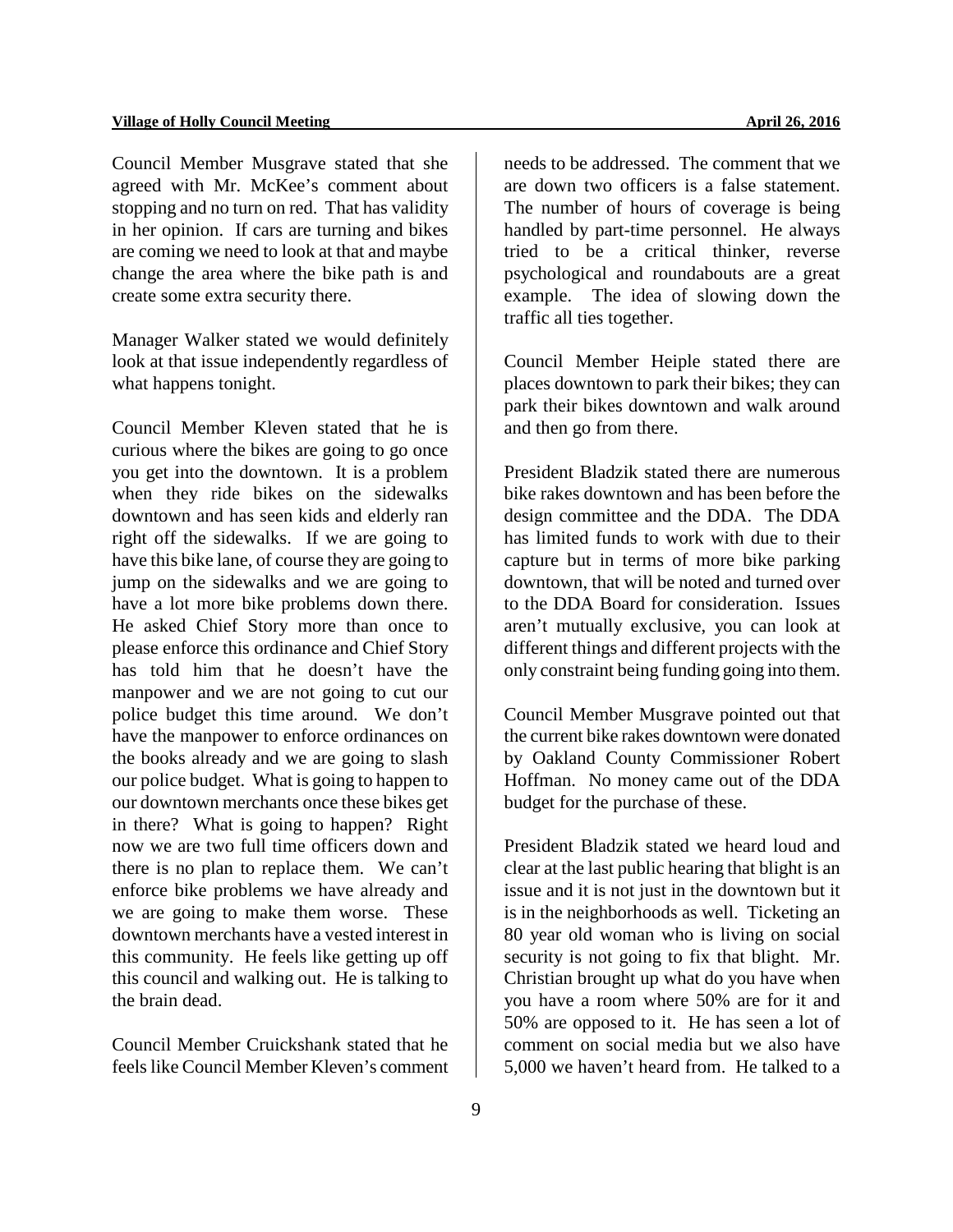person tonight who hasn't even heard of this issue which shows there are some people who haven't any idea. Also talked to people who were opposed and he talked to them and some people changed their mind and some people didn't. Something that tipped him off at the last public hearing was said by Mr. Lauve that if people want to bike they can go somewhere else.

## **Roll call vote was as follows:**

**Voting for: Cruickshank, Heiple, Musgrave, Rankin, Allsop, Bladzik Voting against: Kleven Absent: None Motion carried.** 

#### **REPORTS**

#### **Village Manager**

No report

#### **Attorney**

Excused absent

## **Clerk/Treasurer**

No report

#### **BOARDS AND COMMISSIONS**

Council Member Cruickshank stated at the last meeting they began discussion on the changes proposed by the Historic District Study Committee.

Council Member Heiple stated that the Planning Commission meeting was cancelled

and the KRCC Committee has not met since the last council meeting.

Council Member Musgrave stated that the Youth Assistance Executive board is meeting tomorrow to discuss fundraisers and other upcoming events for the summer. .

President Bladzik stated that last Saturday the chamber partnered with the Community Coalition had a Health and Wellness Fair at the Karl Richter Center. He was one of the exhibitors and the vendor turnout as well as the visitor turnout was very good for a first year event. It was very well run, the vendors all had great displays, this wasn't a half effort. Anytime you do a first year type of event with word of mouth marketing you wonder who and what you are going to get. It was also a nice day weather wise but the Community Coalition did a great job. Additionally, the DDA has the annual Main Street Awards is on Thursday so hopefully our downtown redevelopment and economic re-structuring efforts will bring home some hardware for us.

## **COUNCIL COMMENTS**

Council Member Kleven stated we are two full time police officers down, that is not a lie, and our new budget cuts the police budget that is not a lie. The reason municipalities are formed is for public safety, everything else is secondary, and things like community centers and boulevards and boardwalks and bike lanes that really doesn't mean anything. The main reason why we tax you citizens is public safety and he is telling you that public safety is a low priority in this Village and has gone way down on the list.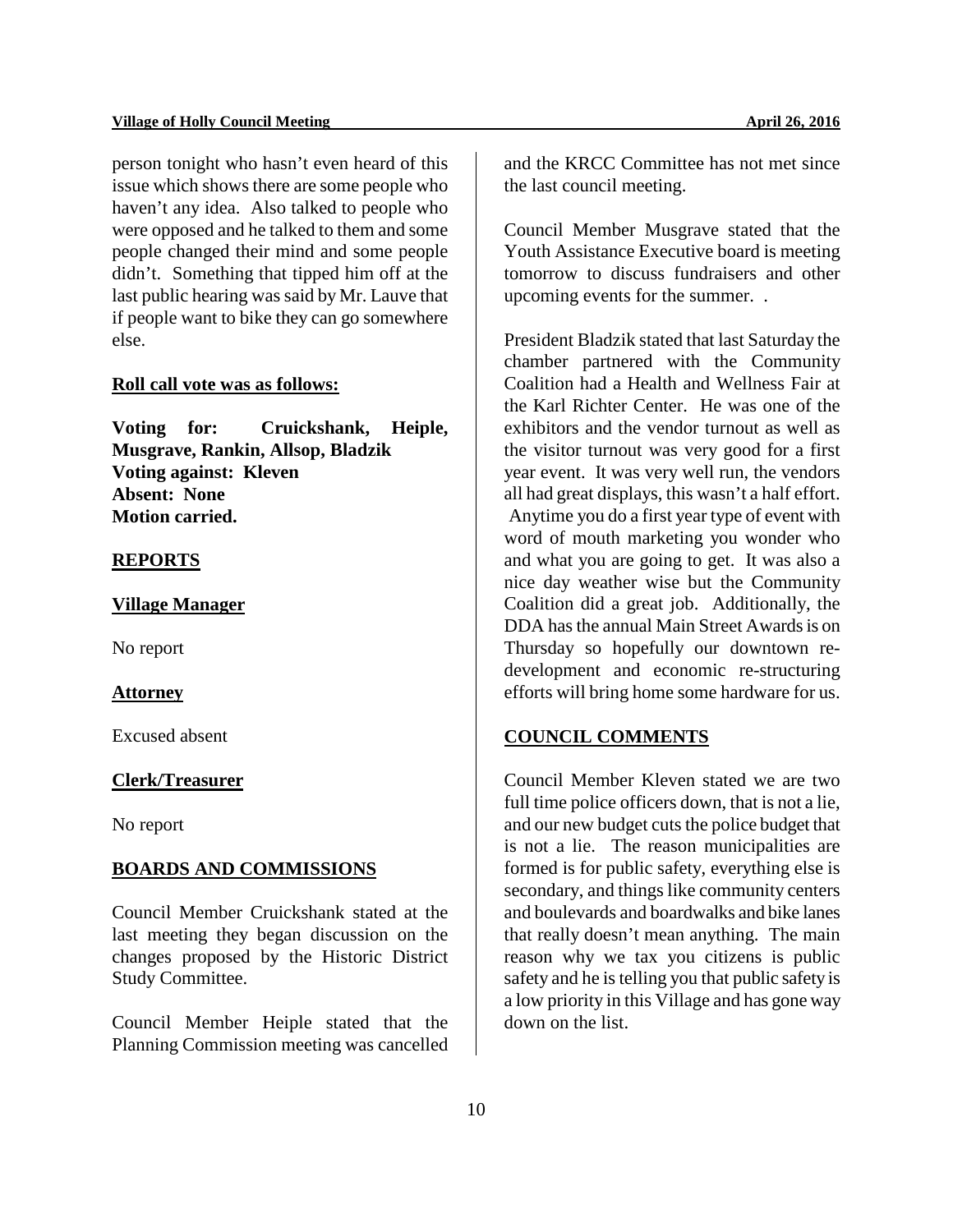Council Member Rankin stated he would touch on that and say that being able to cover the same amount of hours with less people is being efficient. He stated that he also appreciates Galon showing up and his level headedness during these meeting and also thanked Joshua McCready for all his hard work at the high school.

Council Member Musgrave stated she mentioned this earlier that there has been a lot of things going on with changes in personnel in certain areas. In Facebook is the biggest social media and what gets here is when people are continuously posting their comments out there, not realizing that it is not just their band of friends that are viewing these comments, is anyone who is tagged on there. If someone was thinking about coming to Holly it's going to make them think twice reading this stuff.

Council Member Heiple stated that someone made a suggestion about putting this vote on a ballot and she initially thought that would be good but they have been studying this for eight months and she feels that it is their responsibility as a council to weigh all this and not just leave decisions up to a vote

Council Member Cruickshank quoted Henry Ford and his answer as to why he built the automobile as follows: "because if you asked everyone if they wanted an automobile they would have only wanted a faster horse. He will be the first one 12 months from now to make the motion to reverse the decision if it doesn't work.

President Bladzik thanked everyone for their attendance tonight and one of the challenges with this is it is not required. It is not going to fix all of our woes, not going to lower the water rates but it's just a piece of the puzzle. This is not like outsourcing our dispatch where it was a budgetary necessity. He encouraged everyone to take a look at the Midtown Charrette report; that is the Village's roadmap for the future. He encouraged everyone in the audience to be involved in the process.

Council Member Cruickshank stated that we are investing in public safety because we want dash cams in the vehicles and that is like \$40,000 invested.

## **PUBLIC COMMENT**

John Lauve, 200 N. Saginaw, asked when the ribbon cutting was for the bike lanes and asked what happens when we have the first injury on the road.

Manager Walker stated we don't have a firm schedule at this time.

Diane Jennings, 714 Holly Bush Drive, stated that the gentleman from Oakland County said that with bike lanes, traffic slows up so are we were going to change the speed limit on N. Saginaw.

Manager Walker stated that will be part of the traffic study that TIA conducts as traffic flows through that corridor. Studies have shown that traffic will show up with the environment changing with the narrowing of the lanes, the signage, the bicycle traffic, etc. Part of the reason why the speed limit was raised a few years back is because the road is 44 feet wide and a reasonable person is not going to drive 30 miles per hour which causes them to go faster and vehicles behind keep pace which